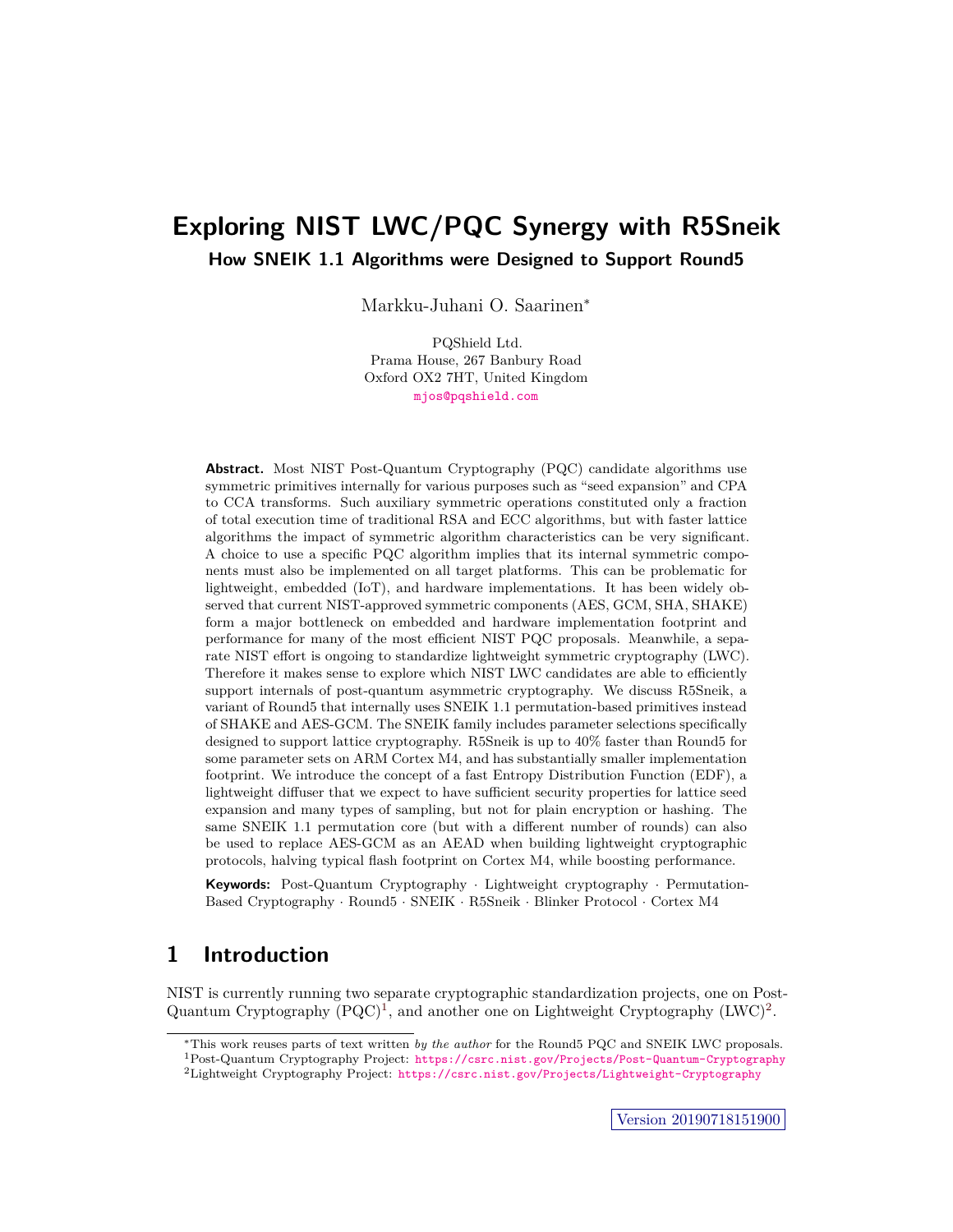Both of these projects have issued calls for algorithm nominations and have received a large number of proposals, most of which are original designs. Both projects proceed in a number of stages where approximately half of the candidates are eliminated based on public cryptanalysis and broad technical criteria such as performance and implementation features.

The NIST PQC project seeks to create standards for quantum-resistant (asymmetric) signature, public key encryption, and key encapsulation (KEM) algorithms. This project issued its call in December 2016 and is currently in its 2nd or "semifinal" stage[[AASA](#page-9-0)+19] with 26 candidate algorithms. Some of these algorithms will eventually be used to replace current RSA and Elliptic Curve standards, which are vulnerable to attacks by quantum computers [\[CNS15](#page-10-0)].

Meanwhile the NIST LWC project seeks to create standards for lightweight (low power, small footprint) symmetric primitives for Authenticated Encryption with Associated Data (AEAD) and cryptographic hashes. The LWC project issued its official call in August 2018 after a multi-year initial research and requirement definition phase. The proposal submission deadline was in March 2019 and the project is currently in its first stage with 56 proposals. The final selected algorithms may be used as lightweight alternatives to current AES-GCM and AES-CCM AEAD [\[Dwo07a,](#page-10-1) [Dwo07b,](#page-10-2) [NIS01](#page-12-0)] algorithms and SHA [[NIS12,](#page-12-1) [NIS15\]](#page-12-2) hash function standards.

### **1.1 Most Lightweight PQC Algorithms Require a (Lightweight) XOF**

In order to build real-world cryptosystems, one typically needs both symmetric and asymmetric cryptography. What is often overlooked is that many of the fastest PQC proposals also use symmetric cryptography *internally*.

In the case of asymmetric PQC algorithms, there is a large class of more lightweight NIST proposals based on (R/M)LWE (Learning With Errors [[Reg09](#page-13-0)], with Ring [[LPR10](#page-12-3)] and Module variants [\[LS15\]](#page-12-4)) and the related (R)LWR (Learning With Rounding [[BPR12\]](#page-9-1), also optionally in a ring). A partial list of such candidates more suitable for embedded and other "lightweight" targets include Round5 [\[GMZB](#page-10-3)+19], SABER [\[DKRV19](#page-10-4)], Kyber [[SAB](#page-13-1)+19], NewHope [\[PAA](#page-12-5)+19], Three Bears [\[Ham19\]](#page-11-0), FrodoKEM [[NAB](#page-12-6)+19], Dilithium  $[BAA<sup>+</sup>19]$  $[BAA<sup>+</sup>19]$  $[BAA<sup>+</sup>19]$ , and qTESLA  $[BAA<sup>+</sup>19]$  $[BAA<sup>+</sup>19]$ .

Almost universally SHAKE [[NIS15](#page-12-2)] or cSHAKE [[KjCP16](#page-11-1)] XOFs are required by these algorithms for tasks such as seed expansion (e.g. for creation of a unique, random **A**) and for operations required for IND-CCA security, such as the Fujisaki-Okamoto transformation [[FO99\]](#page-10-5) and its variants. Similar seed expansion functionality can also be achieved with AES [[NIS01](#page-12-0)], possibly combined with a hash function if the seed or other input is not already keysized. The use of AES may be beneficial on high-end systems that have fast AES instructions available (e.g. Intel AES-NI). Embedded systems rarely have such instructions.

Some PQC algorithms spend a vast majority of their computational resources just performing iterations of the Keccak-*f*[1600] permutation used by SHA3/SHAKE. A FrodoKEM implementation had a more than six-fold overall speedup on Cortex-M4 when the AES or cSHAKE seed expander was replaced with xoshiro128, a lightweight non-cryptographic "PRNG" [[BFM](#page-9-3)<sup>+</sup>18]. Furthermore [[HOKG18](#page-11-2)] found cSHAKE to be the (by far) the largest module in a FrodoKEM FPGA implementation. Replacing SHAKE with the lightweight stream cipher Trivium [[CP08\]](#page-10-6) and other optimizations led to 16-fold speedup of FrodoKEM on FPGA (with the same implementation footprint) in [[HMOR19](#page-11-3)].

The call for LWC proposals did not, unfortunately, include an extensible-output function (XOF) in its submission profiles, and only a few of the submissions directly support this functionality. However we designed the SNEIK family specifically for this purpose [\[Saa19b](#page-13-2)].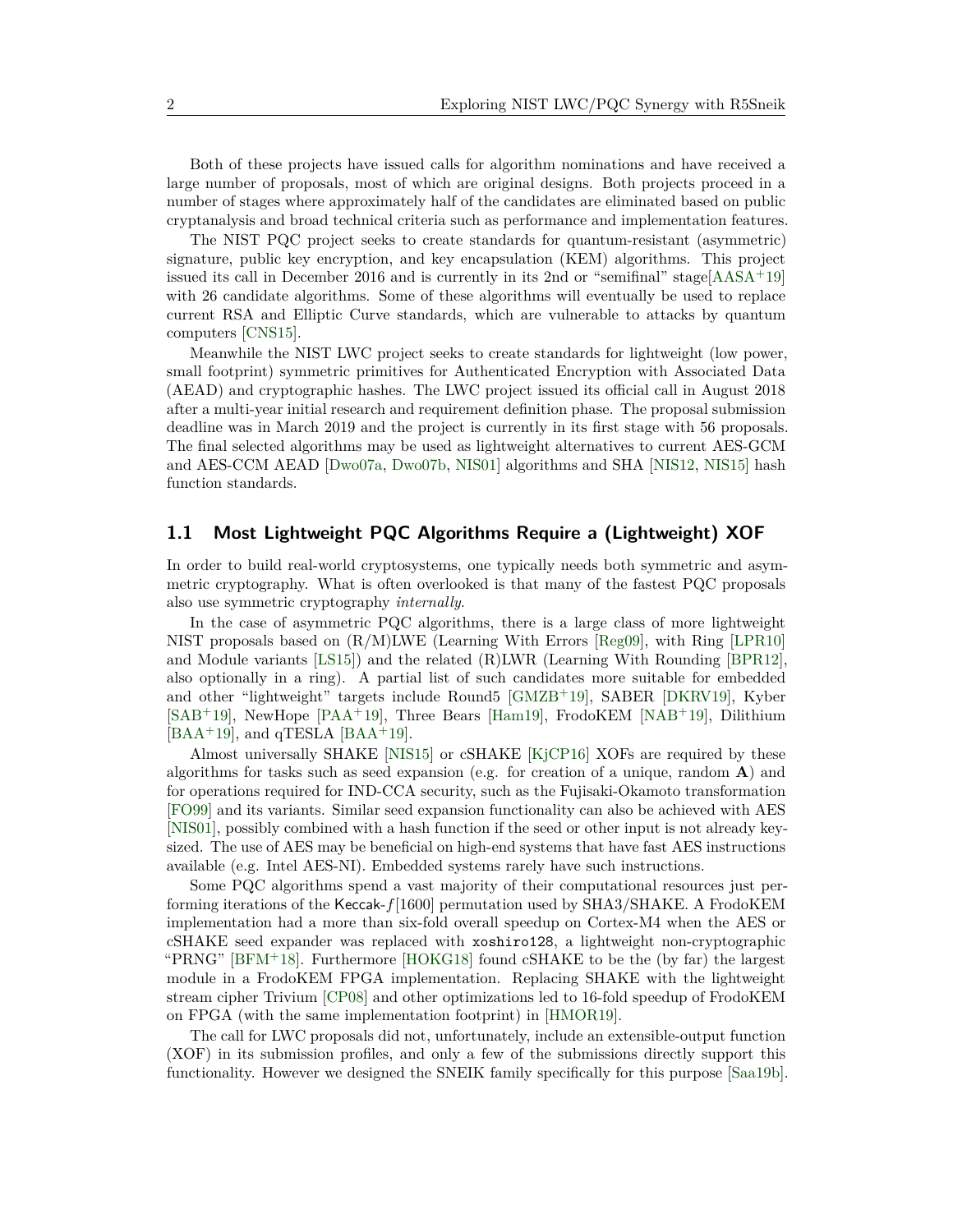### **1.2 On Permutation-Based Cryptography**

We are now coming to the end of a decade that saw the rise of permutation-based cryptography, now widely seen as a superior to the more traditional approach of based on using a distinct, specialized algorithm for each cryptographic subtask.

In the 1990s and 2000s most of the component algorithms required to build a higherlevel cryptosystem or protocol were almost completely independent designs with only a few shared components; a block cipher or a stream cipher for confidentiality, a specialized MAC algorithm or HMAC [\[BCK96](#page-9-4), [KBC97\]](#page-11-4) for integrity protection, a message digest for signatures, and asymmetric primitives which were purely based on a number-theoretic operations and required no specific symmetric cryptography (just a PRNG). Apart from the use of hash functions for HMAC these elements had essentially nothing in common. A security controller would implement all of them as separate, essentially independent modules.

Block cipher AEAD (Authenticated Encryption with Associated Data) modes such as CCM[\[Dwo07b](#page-10-2)] and GCM[[Dwo07a](#page-10-1)] offered a partial solution since no longer was it necessary to process bulk data with both a block cipher and MAC/hash function circuitry.

The Keccak team has led the way to show that essentially all symmetric cryptographic functionality required to build a complete cryptosystem can be derived from a single permutation; not just hashes and XOFs (SHA3/SHAKE [\[NIS15\]](#page-12-2)), but also PRNGs [\[BDPA10](#page-9-5)] and AEADs [\[BDPA11](#page-9-6)]. The sponge-based designs and security bounds have significantly evolved since originally proposed, with innovations such as increased rate [\[JLM14\]](#page-11-5) and fullstate keyed sponge and processing of associated data [[GPT15,](#page-10-7) [MRV15](#page-12-7)].

BLINKER [\[Saa14\]](#page-13-3) was one of the first full protocol constructions based on a single Permutation; later proposals include Mike Hamburg's lightweight STROBE protocol framework [[Ham17\]](#page-11-6), David Wong's DISCO [[Won19\]](#page-13-4), and the Xoodyak suite from the Xoodoo/Keccak team  $[DHP+18]$  $[DHP+18]$ . We see fully permutation-based cryptography as an ideal solution for the symmetric needs of embedded and other lightweight protocols. The usage of a single primitive for all of the required tasks significantly reduces the firmware and hardware implementation footprint. Hardware area is almost directly proportional to energy consumption.

# **2 Round5 + SNEIK 1.1 = R5Sneik**

We designed SNEIK, a first-round NIST LWC candidate [[Saa19b\]](#page-13-2), to specifically to support Round5  $[BBF^+19, GMZB^+19]$  $[BBF^+19, GMZB^+19]$  $[BBF^+19, GMZB^+19]$  $[BBF^+19, GMZB^+19]$ , a NIST 2nd round PQC candidate. We have measured the implementation metrics of the resulting "R5Sneik" algorithm hybrid on a Cortex M4 - based STM32F407 microcontroller and compared those to Round5 on the same target; there are significant performance and code size advantages.<sup>[3](#page-2-0)</sup>

R5Sneik has exactly the same lattice and ring parameters as the original Round5. Round5 uses SHAKE [\[NIS15\]](#page-12-2) and cSHAKE [\[KjCP16\]](#page-11-1) primitives in KEM computation, and additionally AES-GCM [[NIS01,](#page-12-0) [Dwo07a](#page-10-1)] as a DEM for public key encryption. All of these symmetric components have been replaced with SNEIK 1.1 - based primitives in R5Sneik.

#### **2.1 Round5 and its Designators**

Round5 is a merger between author's first-round NIST proposal HILA5 and Round2, another first-round proposal from a team led by Philips Research. Round5 is based on Learning With Rounding (LWR) and its ring version (RLWR) [\[BPR12](#page-9-1)]. Round5 has an exceptionally large number of variants; we wanted to give engineers as much choice as possible.

<span id="page-2-0"></span><sup>3</sup>Round5 and R5Sneik are implemented in the r5embed project: <https://github.com/r5embed/r5embed>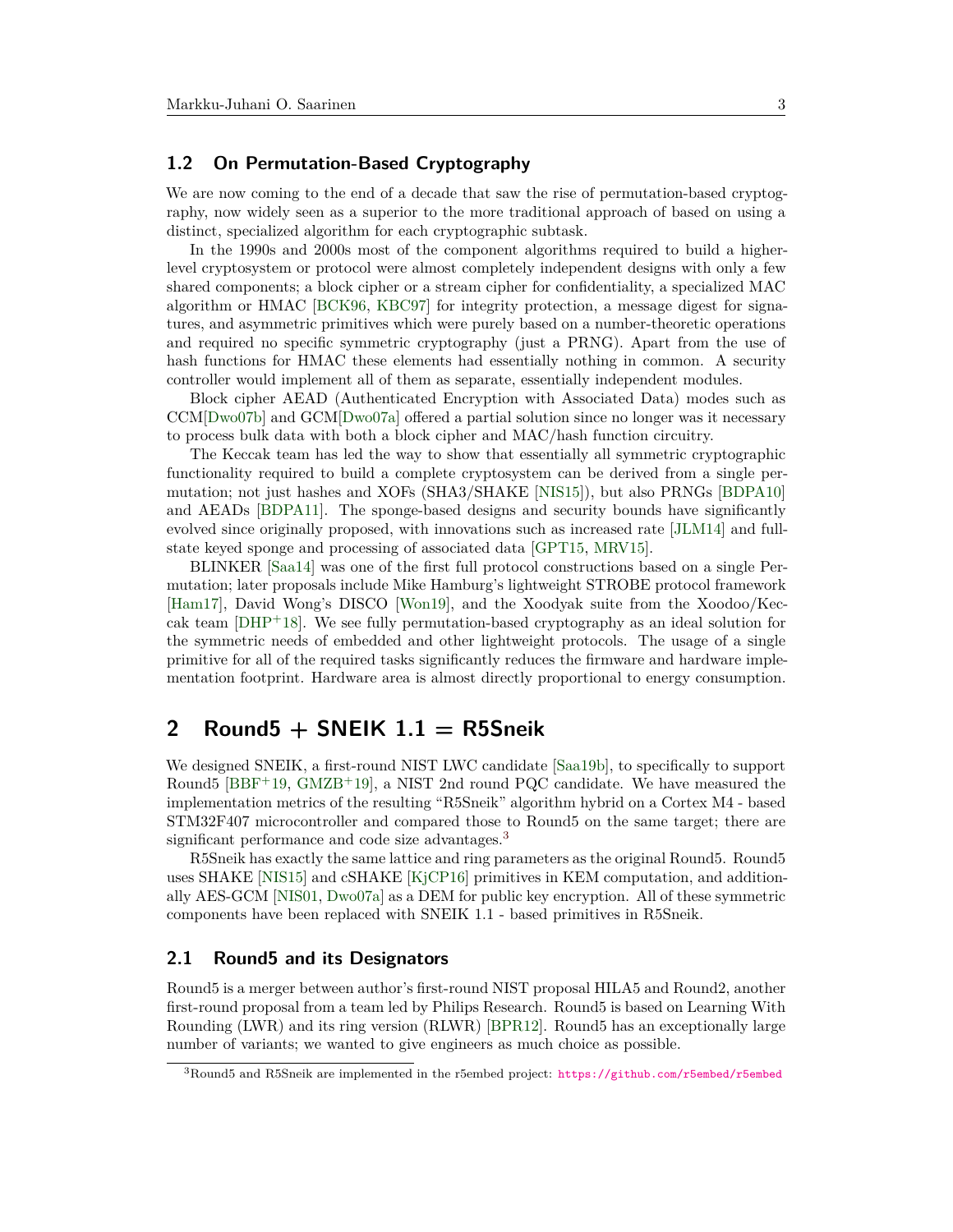Round5 and R5Sneik parameter designators take the form:

R5*xx*\_*yzzz*\_*f*d

where *xx* is either ND, indicating a ring variant, or N1 indicating a more general lattice variant. Furthermore *y* indicates the NIST security level and is one of  $\{1,3,5\}$ . This is a security claim of equivalent or better resistance against quantum and classical attacks than AES with 128, 192, and 256 - bit keys, respectively. The *zzz* part is either KEM indicating IND-CPA secure KEM functionality or PKE indicating IND-CCA - secure public key encryption. We note that it is relatively straightforward to strip the AES-GCM based DEM from the PKE variants and use them as an IND-CCA secure KEMs. The *f* parameter either 0 or 5 and indicates whether or not a forward error correction code XE*f* is used. The code can always correct at least *f* single-bit errors.

The final "d" indicates that this is the final parameter set that was submitted to NIST for 2nd round evaluation. The Round5 team circulated earlier versions during development phase. For example earlier Cortex M4 performance figures published in CARDIS '18 [[SBGM](#page-13-5)+19] were based on earlier parameter set "b".

Since the proposed N1 variants do not have error correction, while the ring-based ND variants optionally do, this leads to a total of  $2 \times (1+2) \times 3 = 18$  variants. There are three additional special-purpose parameter sets, bringing the total number to 21. Our Cortex M4 implelementation supports all but one of the 21 parameter sets, R5N1\_3PKE\_0smallCT, which has very large (165kB) public keys – but very short ciphertext. The first three columns of Table [3](#page-8-0) summarize the external parameters of Round5; private and public key size and ciphertext (expansion).

#### **2.2 SNEIK 1.1**

SNEIK [[Saa19a](#page-13-6)] is a first-round candidate in the NIST Lightweight cryptography effort. Shortly after its publication it was updated to SNEIK 1.1 in response to a differential flaw discovered by Léo Perrin [\[Per19](#page-13-7)] and used in a message forgery attack by Khairallah [\[Kha19](#page-11-7)]. The rather trivial fix involved a single additional 1-bit rotation – and was actually also suggested by Perrin in [[Per19](#page-13-7)]. The current version is designated SNEIK 1.1 [[Saa19b\]](#page-13-2).

The SNEIK family of cryptographic primitives is built around a 512-bit variable-round cryptographic permutation, *f*512. The permutation is an ARX construction [[KN10\]](#page-11-8) and was specifically designed for low-end microcontrollers. The three basic modes are:

- **SNEIKEN**: Authenticated Encryption with Associated Data (AEAD).
- **SNEIKHA**: Collision Resistant Hash Function.
- **SNEIGEN**: Entropy Distribution Function (EDF).

Only SNEIKEN and SNEIKHA are official parts of the NIST proposal (matching the profiles in the NIST call for algorithms), while SNEIGEN is included only as an "informational" appendix as it does not directly map to any of the traditional classes of cryptographic primitives. These algorithms are available at various security levels; see Table [1](#page-4-0) for a summary.

**SNEIK 1.1 parameters used in R5Sneik instantiations.** The SNEIKEN authenticated encryption algorithm is instantiated for PKE variants at NIST security levels 1, 3, and 5 in a straightforward fashion with SNEIKEN128/192/256.

R5Sneik uses one of SNEIGEN128/192/256 for seed expansion and sampling, depending on the security level. The capacity of the generator state matches  $\kappa$ , the size of the seed.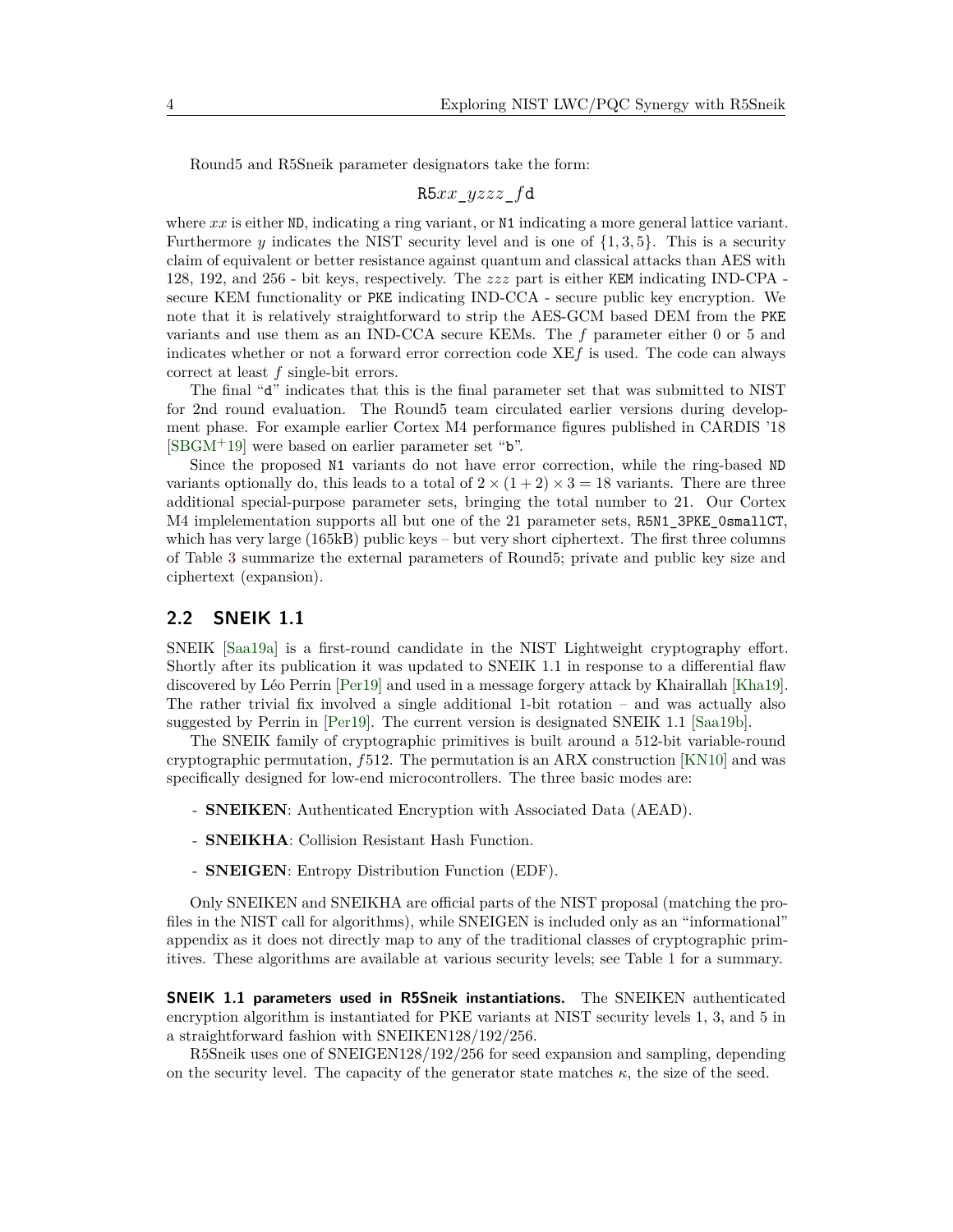| <b>Name</b> | <b>Type</b> | Security              | Rounds     | Rate      |
|-------------|-------------|-----------------------|------------|-----------|
| SNEIKEN128  | <b>AEAD</b> | $2^{128}$ (NIST1)     | $\rho = 6$ | $r = 384$ |
| SNEIKEN192  | <b>AEAD</b> | $2^{192}$ (NIST3)     | $\rho = 7$ | $r = 320$ |
| SNEIKEN256  | <b>AEAD</b> | $2^{256}$ (NIST5)     | $\rho = 8$ | $r=256$   |
| SNEIKHA256  | Hash        | $2^{128}$ (collision) | $\rho = 8$ | $r = 256$ |
| SNEIKHA384  | Hash        | $2^{192}$ (collision) | $\rho = 8$ | $r = 128$ |
| SNEIGEN128  | <b>EDF</b>  | $(no \; claims)$      | $\rho=3$   | $r = 384$ |
| SNEIGEN192  | <b>EDF</b>  | $(no \; claims)$      | $\rho = 4$ | $r = 320$ |
| SNEIGEN256  | <b>EDF</b>  | $(no \; claims)$      | $\rho = 5$ | $r = 256$ |

<span id="page-4-0"></span>**Table 1:** Basic parameters for the SNEIKEN family of algorithms. One can approximate their relative performance characteristics from  $r/\rho$ . Block size is always  $b = 512$ .

SNEIKHA256/384 is used to replace SHAKE128/256 in Round5's Fujisaki-Okamoto KEM IND-CCA [\[FO99](#page-10-5), [HHK17](#page-11-9)] transform in R5Sneik; SNEIKHA256 at NIST level 1 and SNEIKHA384 at levels 3 and 5. Even though the collision resistance of SNEIKHA384 is only at 2<sup>192</sup> level, to its 384-bit capacity its pre-image and distinguishability properties should satisfy the requirements of the transform at NIST Level 5, especially if we consider the limited number of queries available.

#### **2.3 On Entropy Distribution Functions**

SNEIGEN is a seed expander with limited cryptographic strength  $-$  it is not an authenticated encryption or hash function algorithm per se, and therefore not part of the main proposal. It is intended for cryptographic applications that need "random-like padding", "lightweight mixing" with well-understood entropy flow properties, or a deterministic PRNG source with good statistical qualities.

The main security requirement for such a lightweight mixing function is captured in the term "Entropy Distribution Function" (EDF); once seeded with  $n \leq c$  truly random bits (*n* bits of entropy), any *n*-bit output should also have close to *n* bits of randomness (entropy) when observed without joint information. Here  $c = b - r$  is the capacity of the variant.

SNEIGEN is **not** claimed to be collision resistant, but full collisions are unlikely for outputs that are much larger than the *c*-bit input seed. Given more than *c* bits of output, an attacker may be able to distinguish SNEIGEN from random, and may also be able to derive the secret state or even the input seed from it. However, a targeted cryptanalytic effort is required to achieve this. SNEIGEN output should not be directly exposed to an attacker in a way that leads to the compromise of the secret state (i.e. it should only be used internally).

**Algebraic Interaction.** Another key requirement is that the output of an EDF should not interact algebraically with the arithmetic operations of any higher-level cryptographic primitive that uses it. This means that, as an example, a completely linear EDF probably should not be used to distribute entropy between other linear components; there is a possibility that some of the entropy will algebraically cancel out or that the shared algebraic structure can somehow be used to attack the higher-level primitive.

We claim that the ARX structure of SNEIK does not interact with common rings, lattices, and other similar number-theoretical structures. However, this must be analyzed on a caseby-case basis.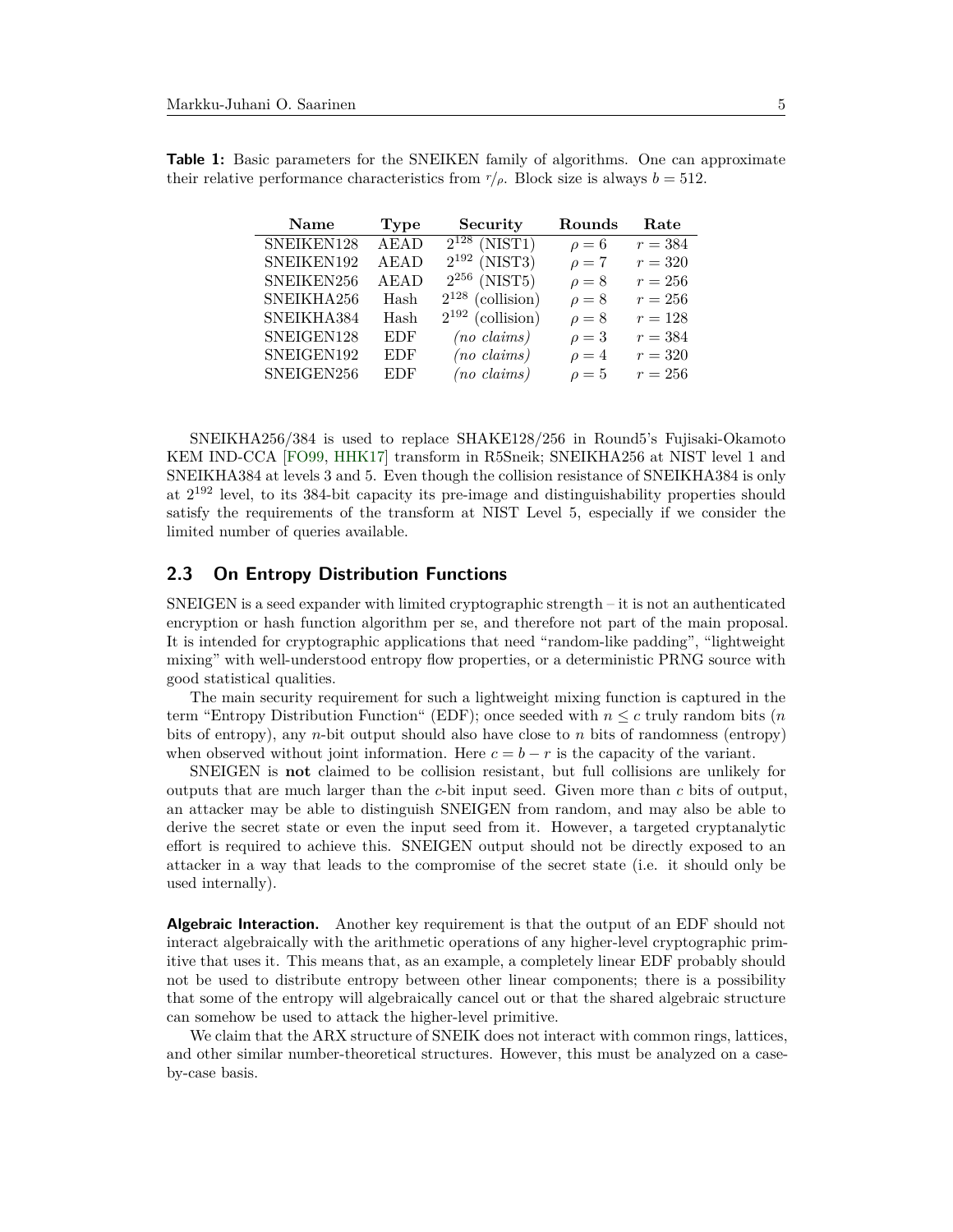<span id="page-5-1"></span>

**Figure 1:** Comparison of the relative time Round5 and R5Sneik spend on XOF permutation computations alone; this can be up to 40% in case of R5ND\_1KEM\_0d with SHAKE. For IND-CCA (PKE) variants these profiles are just for the KEM part; DEM computation is excluded. The slight difference in the speed of green "core" asymmetric computations is caused by more complex padding operations and memory transfers required to handle the bigger Keccak-f[1600] permutation. Non-ring variants are not included due to scale.

The authors of  $[BFM<sup>+</sup>18]$  $[BFM<sup>+</sup>18]$  $[BFM<sup>+</sup>18]$  argue that "good statistical properties" are sufficient for the public matrix **A** in a lightweight implementation of the FrodoKEM, another NIST PQC candidate. They use xoshiro128\*\*, a very simple, fully XOR-linear PRNG (actually a seed expander) with a 128-bit state. We consider XOR-linearity a potential weakness as it may result in exploitable algebraic interaction with the lattice arithmetic.

## **2.4 Cortex M4 Implementations**

We have ported almost all variants of Round5 to the ARM V7-m (Cortex M3/M4) platform. Most Cortex M3/M4 platforms are self-contained SoC microcontrollers with a clock frequency of 24-240Mhz, 1-1024kB of RAM, 2-4096kB of (Flash) program memory, and unit price between \$1-\$10. They are used as control logic in all kinds of electronic appliances.

We tested our implementation on the popular STM32F[4](#page-5-0)07 Discovery board<sup>4</sup>. This board was also used by the PQM4 [[KRSS19\]](#page-12-8) project in its evaluations. These results improve on our preliminary work reported in CARDIS 2018 [[SBGM](#page-13-5)<sup>+</sup>19]. Note that the NXP MK20DX256 chip used in those earlier experiments seems to use cycles somewhat  $(+10\%)$  more efficiently than the ST STM32F407VGT6 chip used here.

Some key parts have now been implemented in ARM V7-m assembly language and use the UADD16 and USUB16 "SIMD" instructions. Further work on speedups is expected. Please

<span id="page-5-0"></span><sup>4</sup>STM32F4DISCOVERY: <https://www.st.com/en/evaluation-tools/stm32f4discovery.html>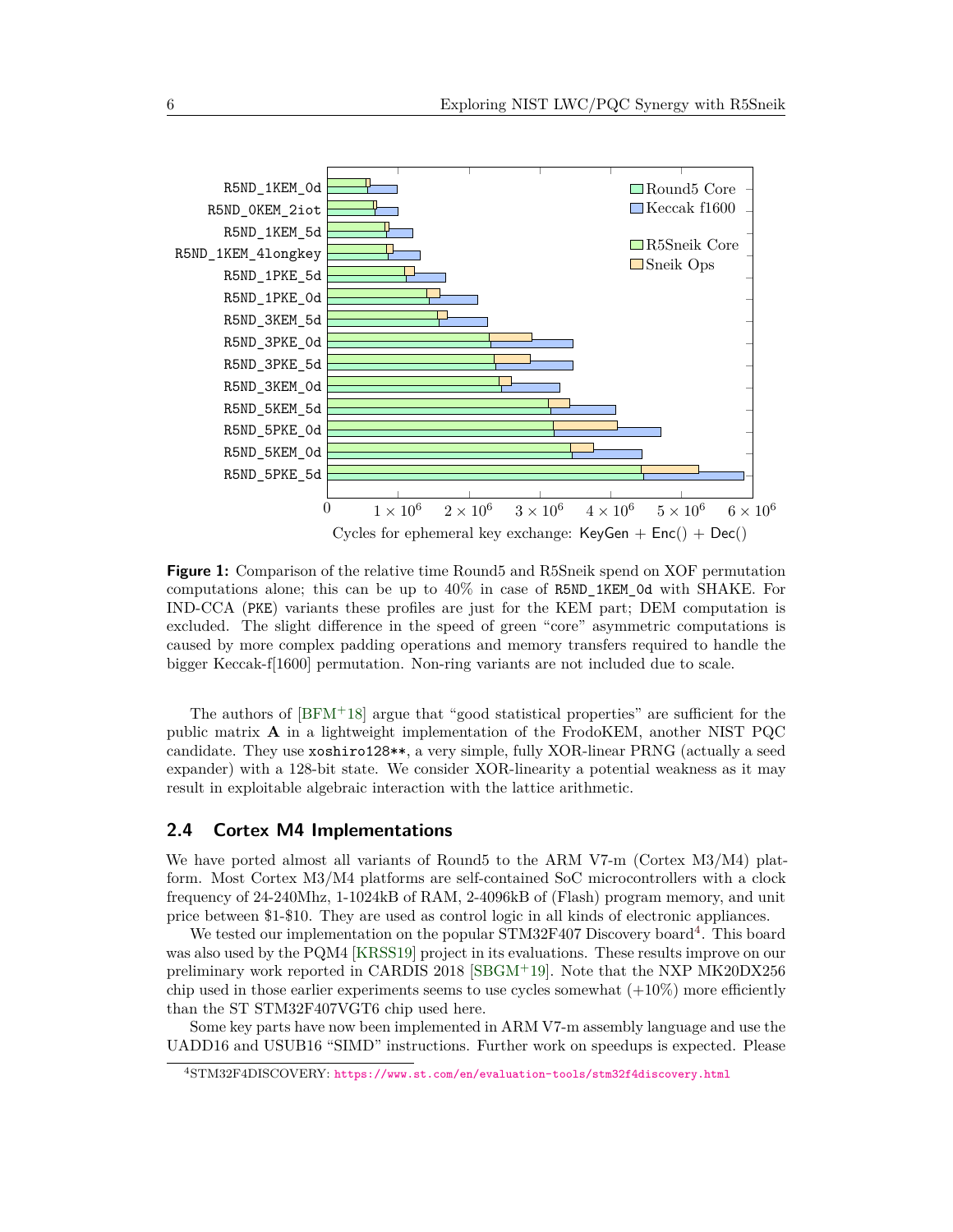refer to <https://github.com/r5embed/r5embed> for updated performance figures and to access the source code of the r5embed implementation.

**Round5 and R5Sneik performance on Cortex M4.** Table [2](#page-7-0) gives preliminary cycle counts for the Cortex M4 implementation at submission time. Round5 maintains roughly equivalent or better performance than any comparable NIST candidate, while R5Sneik is up to 30 % faster than Round5 with the same lattice parameter set. Table [3](#page-8-0) gives a summary of other resource utilization metrics of the implementation.

**Permutation Implementations: Almost 90% size reduction.** We used the Cortex M4 assembler-optimized Keccak-*f*[1600] implementation originally from the Keccak team. This is the same implementation as used by the PQM4 project [\[KRSS19](#page-12-8)]. It requires 12966 cycles to compute the 24 rounds of the 1600-bit permutation and has code size of 5260 bytes.

The SNEIK 1.1 permutation implementation used in testing requires 560 bytes of flash. Therefore all R5Sneik variants are consistently 5kB smaller than corresponding Round5 variants; this is significant if we look at ROM footprint in Table [3;](#page-8-0) Round5 with SHAKE is often twice the size of R5Sneik. This implementation of the SNEIK permutation requires about 203 cycles per round.

Figure [1](#page-5-1) shows the relative portion that each one of the Ring (R5ND\_) variants spends just computing the Keccak-*f*[1600] permutation. This can be up to 42*.*3% (R5ND\_1KEM\_0d). Permutation computation is a less dominant part of lattice versions (R5N1\_): R5N1\_3KEM\_0d spends "only" 15*.*8% of its cycles computing Keccak permutations. The average across 20 measured variants is 28*.*4%. We note that the portion of execution time spent on SNEIK permutation by R5Sneik variants varies between 4*.*5% and 22*.*3%, with an average of 11*.*2%.

**Note on timing attacks.** Our prior work [[SBGM](#page-13-5)<sup>+</sup>19] discussed a constant-time implementation that we had developed, but we are not including those numbers here. We note that the rejection sampler required for secret generation is "never" constant time but this rejection oracle is not really useful in attacks.

Cortex M4 does not have a data cache for its internal SRAM. The slower flash program memory has instruction cache (which can be disabled), and ST has added their own proprietary "ART Accelerator" for flash memory in STM32 [[ST11](#page-13-8)]. Since Round5 and R5Sneik perform their operations in SRAM, timing attacks should not be an issue on this target.

It is also possible to use highly optimized "general"  $\mathbf{Z}_{2^m}[x]$  multiplication methods such as those discussed in [\[KRS18\]](#page-12-9) in the context of Round5. These techniques seem to require rather large code size, however.

#### **3 Conclusions**

We have demonstrated that by using an appropriate symmetric component (SNEIK 1.1) from the NIST LWC standardization effort to replace SHAKE in the Round5 post-quantum proposal we can relatively easily obtain a 30% direct performance boost and reduction of flash implementation footprint by up to 50% on Cortex M4 in some cases. The examined PQC/LWC variant, R5Sneik, is of course highly experimental at this stage.

We strongly encourage other PQC teams to explore integration with promising NIST LWC candidates in order to improve implementation characteristics on embedded (IoT) and hardware platforms.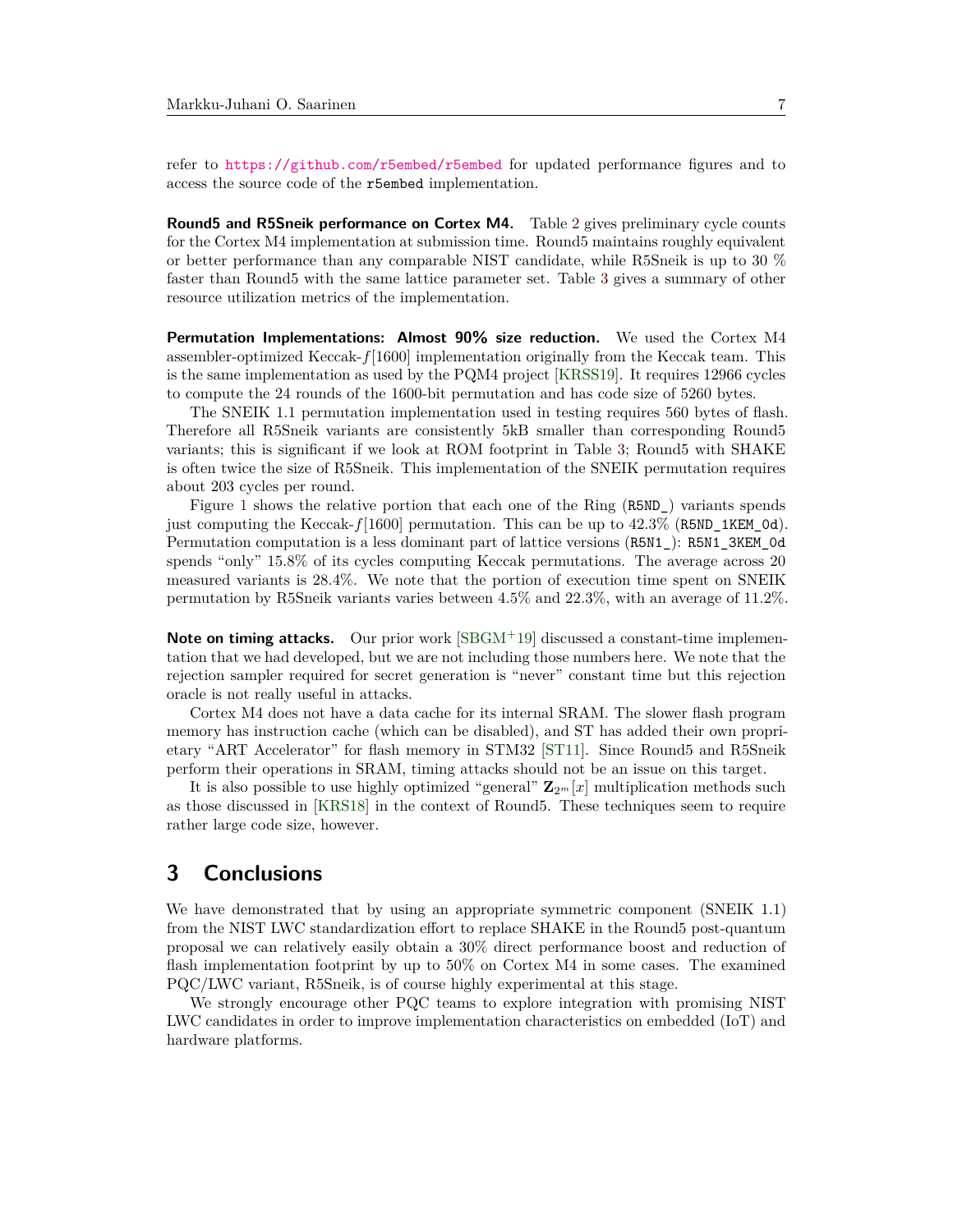**Table 2:** Side-by-side comparison of Round5 and R5Sneik performance on Cortex M4 (STM32F407VGT6 @ <sup>24</sup> MHz). All of the lattice parameters (and ring arithmetic code) are exactly the same. Numbers are in kilocycles ( $k = 1000$  cycles) for  $KG = key pair generation$ , **Enc** <sup>=</sup> encryption or encapsulation, **Dec** <sup>=</sup> decryption or decapsulation, and **Tot** <sup>=</sup> full ephemeral key or message exchange. Note that the time required by the PKE variants to process authenticated messages with AES-GCM or SNEIKEN is included in these benchmarks.

**With**

<span id="page-7-0"></span>

|                                   |                    | With SHAKE (Round5) |                    |                     | With SNEIK (R5Sneik) |                    |                    |                    |  |
|-----------------------------------|--------------------|---------------------|--------------------|---------------------|----------------------|--------------------|--------------------|--------------------|--|
| Algorithm                         | KG                 | Enc                 | Dec                | Tot                 | KG                   | Enc                | Dec                | Tot                |  |
| R5ND_1KEM_5d                      | 391k               | $573~\mathrm{k}$    | $244~\mathrm{k}$   | $1,209 \;{\rm k}$   | 280 k                | 419k               | $164~\mathrm{k}$   | $864$ k            |  |
| R5ND_3KEM_5d                      | 784 k              | $1,083 \text{ k}$   | $398~\mathrm{k}$   | $2,265 \;{\rm k}$   | 589 k                | 821 k              | $274\ {\rm k}$     | $1,685 \text{ k}$  |  |
| R5ND_5KEM_5d                      | $1,427 \text{ k}$  | $1,951 \mathrm{k}$  | 692k               | $4,071 \;{\rm k}$   | $1,212 \;{\rm k}$    | $1,658 \text{ k}$  | $536\;k$           | $3,407 \;{\rm k}$  |  |
| R5ND_1PKE_5d                      | $365\;k$           | $599~\mathrm{k}$    | 752 k              | $1,718 \text{ k}$   | $252~\mathrm{k}$     | $426 \text{ k}$    | $554\,$ k          | $1,234 \;{\rm k}$  |  |
| R5ND_3PKE_5d                      | 785 k              | 1,212 k             | $1,514 \;{\rm k}$  | $3,512 \text{ k}$   | $590~\mathrm{k}$     | $1,013 \text{ k}$  | $1,259 \text{ k}$  | $2,864 \text{ k}$  |  |
| R5ND_5PKE_5d                      | $1,359 \text{ k}$  | $2,017 \text{ k}$   | $2,550 \text{ k}$  | $5,927 \text{ k}$   | $1,148 \text{ k}$    | $1,814 \;{\rm k}$  | $2,272 \text{ k}$  | $5,236 \text{ k}$  |  |
| R5ND_1KEM_0d                      | 357 k              | 470 k               | $153 \text{ k}$    | 982 k               | $231 \text{ k}$      | 292k               | 75 k               | 599 k              |  |
| R5ND_3KEM_0d                      | $1,170 \text{ k}$  | $1,563 \;{\rm k}$   | $551~\mathrm{k}$   | $3,285 \;{\rm k}$   | $943~\mathrm{k}$     | $1,257 \;{\rm k}$  | $385\;{\rm k}$     | $2,586 \text{ k}$  |  |
| R5ND_5KEM_0d                      | $1,588 \text{ k}$  | $2,134 \;{\rm k}$   | 716 k              | $4,439 \text{ k}$   | $1,358 \text{ k}$    | $1,826 \text{ k}$  | $553~\mathrm{k}$   | $3,738 \text{ k}$  |  |
| R5ND_1PKE_Od                      | 487 k              | 758k                | 923k               | $2,168$ k           | $363~\mathrm{k}$     | 551 k              | 679 k              | $1,594 \text{ k}$  |  |
| R5ND_3PKE_0d                      | 798 k              | $1,233 \;k$         | $1,482 \text{ k}$  | $3,513 \text{ k}$   | $603~\mathrm{k}$     | $1,037 \;{\rm k}$  | $1,241 \;{\rm k}$  | $2,881 \text{ k}$  |  |
| R5ND_5PKE_0d                      | $1,093 \;{\rm k}$  | $1,678 \text{ k}$   | $1,992 \text{ k}$  | $4,763 \;{\rm k}$   | $877~\mathrm{k}$     | $1,469 \text{ k}$  | $1,746 \text{ k}$  | $4,093 \;{\rm k}$  |  |
| R5N1_1KEM_0d                      | $6,522 \text{ k}$  | $4,328 \text{ k}$   | $1,100 \text{ k}$  | $11,952 \text{ k}$  | $5,862 \text{ k}$    | $3,356$ k          | $517~\mathrm{k}$   | $9,735 \text{ k}$  |  |
| R5N1_3KEM_0d                      | 9,920 k            | $6,578 \text{ k}$   | $1,751 \;{\rm k}$  | $18,250 \text{ k}$  | $9,091 \text{ k}$    | $5,141 \;{\rm k}$  | 809 k              | $15,043 \text{ k}$ |  |
| R5N1_5KEM_0d                      | $34,751 \text{ k}$ | $19,845 \text{ k}$  | $4,290 \text{ k}$  | 58,886 k            | $33,183 \text{ k}$   | $17,469 \text{ k}$ | $2,406 \text{ k}$  | $53,058 \text{ k}$ |  |
| R5N1_1PKE_Od                      | $4,054 \;{\rm k}$  | 3,399 k             | $3,786 \text{ k}$  | $11,240 \text{ k}$  | $3,528 \text{ k}$    | $2,468 \text{ k}$  | 2,722 k            | $8,719 \text{ k}$  |  |
| R5N1_3PKE_Od                      | $17,011 \text{ k}$ | $11,160 \text{ k}$  | $12,834 \text{ k}$ | $41,007 \text{ k}$  | $15,788 \text{ k}$   | $10,202 \text{ k}$ | $11,163 \text{ k}$ | $37,154 \text{ k}$ |  |
| R5N1_5PKE_Od                      | $23,180 \text{ k}$ | $15,644 \text{ k}$  | $17,316 \text{ k}$ | $56,141 \text{ k}$  | $22,074 \text{ k}$   | $14,953 \text{ k}$ | $16,068 \text{ k}$ | $53,097 \text{ k}$ |  |
| R5ND_OKEM_2iot                    | 341 k              | $465 \text{ k}$     | 191k               | 999 k               | 241k                 | 333 k              | 121 k              | 695k               |  |
| R5ND_1KEM_4longkey                | 419k               | $624\;{\rm k}$      | $268~{\rm k}$      | $1,313 \;{\rm k}$   | $291 \text{ k}$      | $445 \text{ k}$    | 183k               | 920 k              |  |
| Saber [DKRV19, KRSS19]            | 896 k              | $1,162 \text{ k}$   | $1,205 \;{\rm k}$  | $3,263 \text{ k}$   |                      |                    |                    |                    |  |
| Kyber768 $[SAB+19, KRSS19]$       | 977 k              | $1,147 \text{ k}$   | $1,095 \text{ k}$  | $3,218 \text{ k}$   | Not Available        |                    |                    |                    |  |
| ntruhps2048509 $[CDH+19, KRSS19]$ | 77,699 k           | 645k                | 542k               | 78,886 k            |                      |                    |                    |                    |  |
| FrodoKEM640 $[NAB+19, KRSS19]$    | $81,902 \text{ k}$ | $86,306 \text{ k}$  | $86,447 \text{ k}$ | $254,654 \text{ k}$ |                      |                    |                    |                    |  |

 $\infty$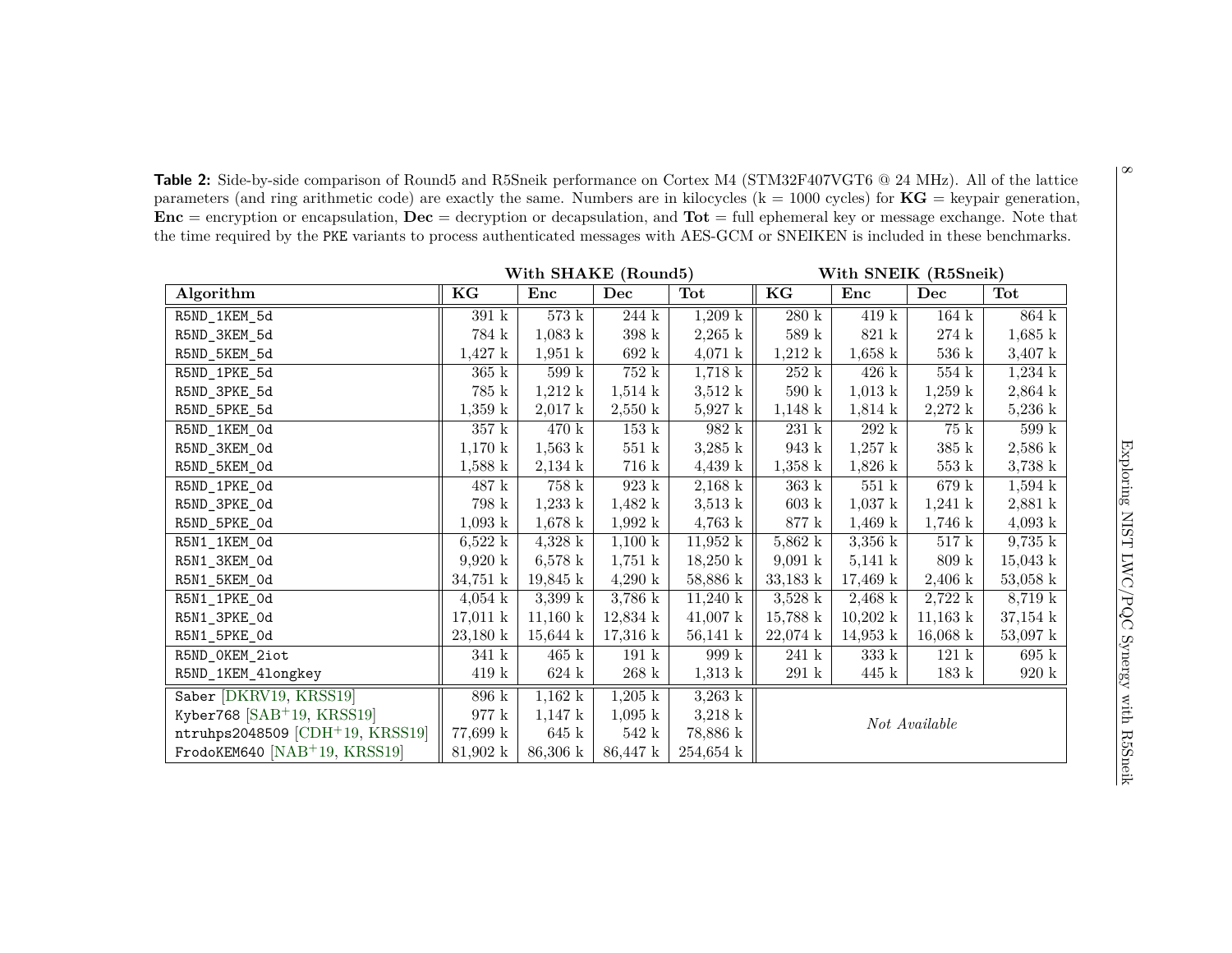**Table 3:** ROUND5 and R5SNEIK Transfer, storage, implementation code size and stack usage requirements of various variants on an ARM7-m architecture system (such as Cortex-M3 or M4). **PK**, **SK**: byte sizes of the public key and secret key. **CT**: ciphertext size (KEM) or ciphertext expansion (PKE). The ciphertext expansion (for PKE variants) of R5Sneik is actually <sup>8</sup> bytes shorter due to <sup>a</sup> shorter message authentication tag. The **Code** size number excludes AES code used by the Round5 PKE DEM, but for R5Sneik the Sneiken DEM code is included. **KG**, **Enc**, and **Dec** <sup>g</sup>ive the memory (stack) usage for keypair generation, encryption / encapsulation, and decryption / decapsulation operations.

<span id="page-8-0"></span>

|                    |        | <b>Storage and Comms</b> |        | Round5 Footprint |        |            | R5Sneik Footprint |                         |        |        |        |
|--------------------|--------|--------------------------|--------|------------------|--------|------------|-------------------|-------------------------|--------|--------|--------|
|                    | Xfer   | Priv                     | Xfer   | ROM              | RAM    | <b>RAM</b> | RAM               | $\overline{\text{ROM}}$ | RAM    | RAM    | RAM    |
| Parameter Set      | PK     | SK                       | CT     | Code             | KG     | Enc        | Dec               | Code                    | KG     | Enc    | Dec    |
| R5ND_1KEM_5d       | 445    | 16                       | 549    | 11,620           | 4,166  | 4,845      | 2,668             | 6,556                   | 3,534  | 4,461  | 2,604  |
| R5ND_3KEM_5d       | 780    | 24                       | 859    | 12,926           | 5,854  | 6,949      | 3,716             | 7,866                   | 5,278  | 6,653  | 3,716  |
| R5ND_5KEM_5d       | 972    | 32                       | 1,063  | 10,628           | 7,302  | 8,717      | 4,660             | 5,560                   | 6,725  | 8,517  | 4,660  |
| R5ND_1PKE_5d       | 461    | 493                      | 652    | 12,460           | 4,262  | 5,701      | 5,700             | 7,334                   | 3,622  | 5,309  | 5,308  |
| R5ND_3PKE_5d       | 780    | 828                      | 966    | 13,864           | 5,902  | 8,077      | 8,076             | 8,742                   | 5,326  | 7,781  | 7,780  |
| R5ND_5PKE_5d       | 978    | 1,042                    | 1,317  | 11,650           | 7,342  | 10,357     | 10,356            | 6,512                   | 6,766  | 10,093 | 10,052 |
| R5ND_1KEM_0d       | 634    | 16                       | 682    | 8,926            | 4,814  | 5,613      | 2,356             | 3,842                   | 4,174  | 5,029  | 2,068  |
| R5ND_3KEM_0d       | 909    | 24                       | 981    | 9,046            | 6,326  | 7,877      | 4,716             | 3,986                   | 5,750  | 7,573  | 4,676  |
| R5ND_5KEM_0d       | 1,178  | 32                       | 1,274  | 9,074            | 7,806  | 9,941      | 5,972             | 4,006                   | 7,270  | 9,637  | 5,932  |
| R5ND_1PKE_0d       | 676    | 708                      | 772    | 9,872            | 4,814  | 6,733      | 6,732             | 4,738                   | 4,182  | 6,285  | 6,284  |
| R5ND_3PKE_0d       | 983    | 1,031                    | 1,135  | 9,978            | 6,430  | 9,269      | 9,268             | 4,848                   | 5,854  | 9,013  | 8,972  |
| R5ND_5PKE_0d       | 1,349  | 1,413                    | 1,541  | 9,968            | 8,366  | 12,325     | 12,324            | 4,842                   | 7,790  | 12,061 | 12,028 |
| R5N1_1KEM_0d       | 5,214  | 16                       | 5,236  | 9,470            | 19,342 | 24,389     | 17,492            | 4,402                   | 18,670 | 24,029 | 17,164 |
| R5N1_3KEM_0d       | 8,834  | 24                       | 8,866  | 9,518            | 26,686 | 35,477     | 27,372            | 4,442                   | 26,086 | 35,141 | 27,116 |
| R5N1_5KEM_0d       | 14,264 | 32                       | 14,288 | 9,634            | 40,366 | 54,605     | 45,268            | 4,562                   | 39,766 | 54,269 | 45,012 |
| R5N1_1PKE_0d       | 5,740  | 5,772                    | 5,820  | 10,128           | 19,894 | 31,381     | 31,388            | 4,994                   | 19,222 | 31,021 | 31,028 |
| R5N1_3PKE_0d       | 9,660  | 9,708                    | 9,748  | 10,488           | 29,950 | 49,365     | 49,364            | 5,350                   | 29,342 | 49,037 | 49,036 |
| R5N1_5PKE_0d       | 14,636 | 14,700                   | 14,740 | 10,348           | 37,046 | 66,501     | 66,500            | 5,004                   | 36,438 | 66,165 | 66,164 |
| R5ND_OKEM_2iot     | 342    | 16                       | 394    | 10,076           | 3,494  | 4,005      | 2,084             | 3,340                   | 2,854  | 3,485  | 1,884  |
| R5ND_1KEM_4longkey | 453    | 24                       | 563    | 11,658           | 4,102  | 4,845      | 2,780             | 6,594                   | 3,534  | 4,549  | 2,780  |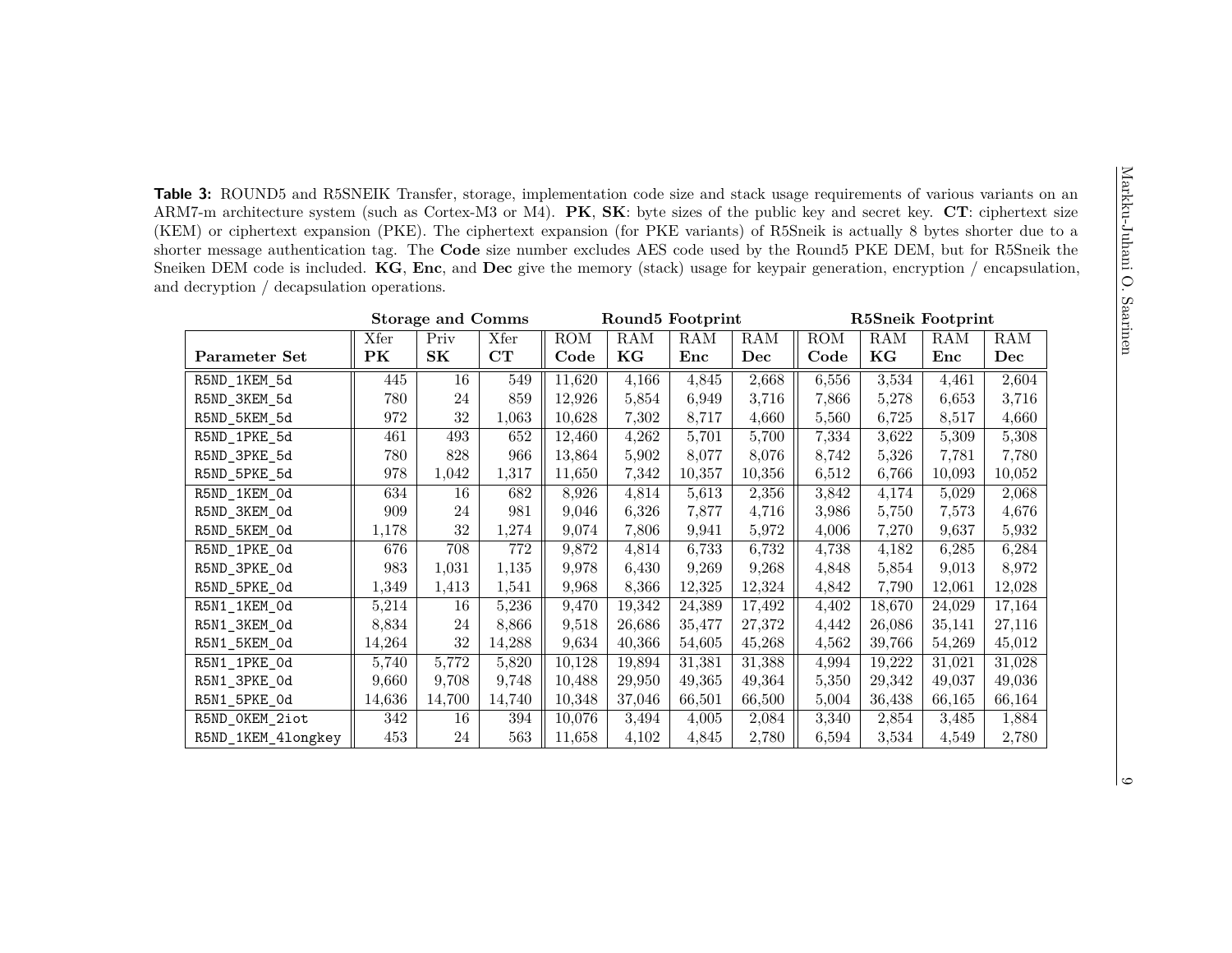## **References**

- <span id="page-9-0"></span>[AASA+19] Gorjan Alagic, Jacob Alperin-Sheriff, Daniel Apon, David Cooper, Quynh Dang, Carl Miller, Dustin Moody, Rene Peralta, Ray Perlner, Angela Robinson, Daniel Smith-Tone, and Yi-Kai Liu. Status report on the first round of the nist post-quantum cryptography standardization process. Technical Report NISTIR 8240, National Institute of Standards and Technology, January 2019. [doi:10.6028/NIST.IR.8240](http://dx.doi.org/10.6028/NIST.IR.8240).
- <span id="page-9-2"></span>[BAA+19] Nina Bindel, Sedat Akleylek, Erdem Alkim, Paulo S. L. M. Barreto, Johannes Buchmann, Edward Eaton, Gus Gutoski, Juliane Kramer, Patrick Longa, Harun Polat, Jefferson E. Ricardini, and Gustavo Zanon. qTESLA. Round 2 submission to the NIST PQC Project, March 2019. URL: [https://csrc.](https://csrc.nist.gov/Projects/Post-Quantum-Cryptography/Round-2-Submissions) [nist.gov/Projects/Post-Quantum-Cryptography/Round-2-Submissions](https://csrc.nist.gov/Projects/Post-Quantum-Cryptography/Round-2-Submissions).
- <span id="page-9-7"></span>[BBF+19] Hayo Baan, Sauvik Bhattacharya, Scott Fluhrer, Oscar Garcia-Morchon, Thijs Laarhoven, Ronald Rietman, Markku-Juhani O. Saarinen, Ludo Tolhuizen, and Zhenfei Zhang. Round5: Compact and fast post-quantum public-key encryption. In *PQCrypto 2019 – The Tenth International Conference on Post-Quantum Cryptography. Chongqing, China, May 8-10, 2019*, volume to appear of *Lecture Notes in Computer Science*. Springer, 2019. URL: [https:](https://eprint.iacr.org/2019/090) [//eprint.iacr.org/2019/090](https://eprint.iacr.org/2019/090).
- <span id="page-9-4"></span>[BCK96] Mihir Bellare, Ran Canetti, and Hugo Krawczyk. Keying hash functions for message authentication. In Neal Koblitz, editor, *Advances in Cryptology - CRYPTO '96, 16th Annual International Cryptology Conference, Santa Barbara, California, USA, August 18-22, 1996, Proceedings*, volume 1109 of *Lecture Notes in Computer Science*, pages 1–15. Springer, 1996. [doi:10.1007/](http://dx.doi.org/10.1007/3-540-68697-5_1) [3-540-68697-5\\\_1](http://dx.doi.org/10.1007/3-540-68697-5_1).
- <span id="page-9-5"></span>[BDPA10] Guido Bertoni, Joan Daemen, Michaël Peeters, and Gilles Van Assche. Spongebased pseudo-random number generators. In Stefan Mangard and François-Xavier Standaert, editors, *Cryptographic Hardware and Embedded Systems, CHES 2010, 12th International Workshop, Santa Barbara, CA, USA, August 17-20, 2010. Proceedings*, volume 6225 of *Lecture Notes in Computer Science*, pages 33–47. Springer, 2010. [doi:10.1007/978-3-642-15031-9\\\_3](http://dx.doi.org/10.1007/978-3-642-15031-9_3).
- <span id="page-9-6"></span>[BDPA11] Guido Bertoni, Joan Daemen, Michaël Peeters, and Gilles Van Assche. Duplexing the sponge: Single-pass authenticated encryption and other applications. In Ali Miri and Serge Vaudenay, editors, *Selected Areas in Cryptography - 18th International Workshop, SAC 2011, Toronto, ON, Canada, August 11-12, 2011, Revised Selected Papers*, volume 7118 of *Lecture Notes in Computer Science*, pages 320–337. Springer, 2011. [doi:10.1007/978-3-642-28496-0\\\_19](http://dx.doi.org/10.1007/978-3-642-28496-0_19).
- <span id="page-9-3"></span>[BFM<sup>+</sup>18] Joppe W. Bos, Simon Friedberger, Marco Martinoli, Elisabeth Oswald, and Martijn Stam. Fly, you fool! Faster Frodo for the ARM Cortex-M4. IACR Cryptology ePrint Archive 2008/1116, November 2018. URL: [https://eprint.](https://eprint.iacr.org/2018/1116) [iacr.org/2018/1116](https://eprint.iacr.org/2018/1116).
- <span id="page-9-1"></span>[BPR12] Abhishek Banerjee, Chris Peikert, and Alon Rosen. Pseudorandom functions and lattices. In David Pointcheval and Thomas Johansson, editors, *Advances in Cryptology - EUROCRYPT 2012 - 31st Annual International Conference on the*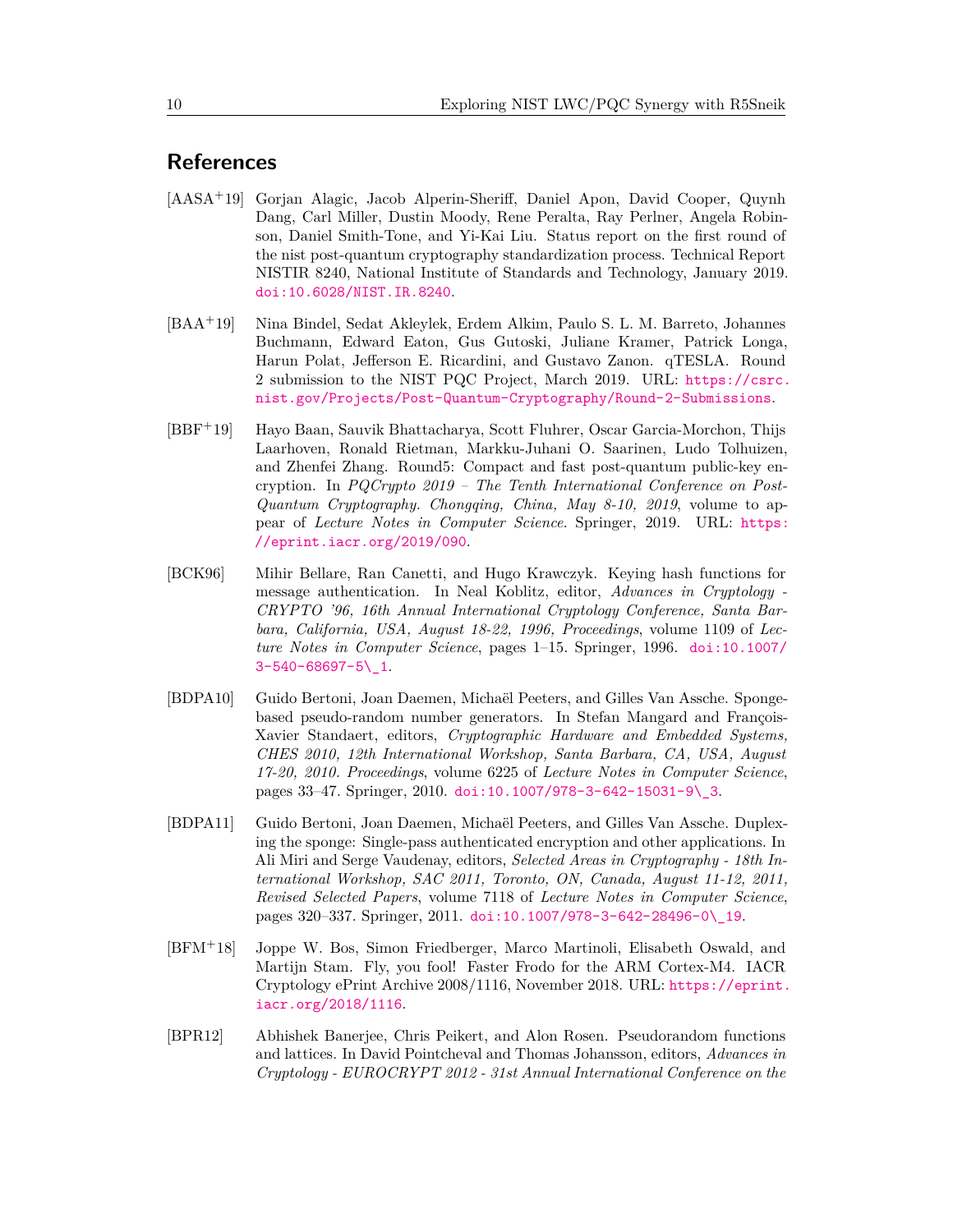<span id="page-10-10"></span><span id="page-10-9"></span>*Theory and Applications of Cryptographic Techniques, Cambridge, UK, April 15-19, 2012. Proceedings*, volume 7237 of *Lecture Notes in Computer Science*, pages 719–737. Springer, 2012. [doi:10.1007/978-3-642-29011-4\\\_42](http://dx.doi.org/10.1007/978-3-642-29011-4_42).

- [CDH+19] Cong Chen, Oussama Danba, Jeffrey Hoffstein, Andreas Hülsing, Joost Rijneveld, John M. Schanck, Peter Schwabe, William Whyte, and Zhenfei Zhang. NTRU. Round 2 submission to the NIST PQC Project, March 2019. URL: [https://csrc.nist.gov/Projects/Post-Quantum-Cryptography/](https://csrc.nist.gov/Projects/Post-Quantum-Cryptography/Round-2-Submissions) [Round-2-Submissions](https://csrc.nist.gov/Projects/Post-Quantum-Cryptography/Round-2-Submissions).
- <span id="page-10-0"></span>[CNS15] CNSS. Use of public standards for the secure sharing of information among national security systems. Committee on National Security Systems: CNSS Advisory Memorandum, Information Assurance 02-15, July 2015.
- <span id="page-10-6"></span>[CP08] Christophe De Cannière and Bart Preneel. Trivium. In Matthew J. B. Robshaw and Olivier Billet, editors, *New Stream Cipher Designs - The eSTREAM Finalists*, volume 4986 of *Lecture Notes in Computer Science*, pages 244– 266. Springer, 2008. URL: <https://doi.org/10.1007/978-3-540-68351-3>, [doi:10.1007/978-3-540-68351-3\\\_18](http://dx.doi.org/10.1007/978-3-540-68351-3_18).
- <span id="page-10-8"></span>[DHP+18] Joan Daemen, Seth Hoffert, Michaël Peeters, Gilles Van Assche, and Ronny Van Keer. Xoodoo cookbook. IACR Cryptology ePrint Archive 2018/767, November 2018. URL: <https://eprint.iacr.org/2018/767>.
- <span id="page-10-4"></span>[DKRV19] Jan-Pieter D'Anvers, Angshuman Karmakar, Sujoy Sinha Roy, and Frederik Vercauteren. SABER. Round 2 submission to the NIST PQC Project, March 2019. URL: [https://csrc.nist.gov/Projects/](https://csrc.nist.gov/Projects/Post-Quantum-Cryptography/Round-2-Submissions) [Post-Quantum-Cryptography/Round-2-Submissions](https://csrc.nist.gov/Projects/Post-Quantum-Cryptography/Round-2-Submissions).
- <span id="page-10-1"></span>[Dwo07a] Morris Dworkin. Recommendation for block cipher modes of operation: Galois/Counter Mode (GCM) and GMAC. NIST Special Publication SP 800-38D, November 2007. [doi:10.6028/NIST.SP.800-38D](http://dx.doi.org/10.6028/NIST.SP.800-38D).
- <span id="page-10-2"></span>[Dwo07b] Morris Dworkin. Recommendation for block cipher modes of operation: the CCM mode for authentication and confidentiality. NIST Special Publication SP 800-38C, May 2007. [doi:10.6028/NIST.SP.800-38C](http://dx.doi.org/10.6028/NIST.SP.800-38C).
- <span id="page-10-5"></span>[FO99] Eiichiro Fujisaki and Tatsuaki Okamoto. Secure integration of asymmetric and symmetric encryption schemes. In Michael J. Wiener, editor, *Advances in Cryptology - CRYPTO '99, 19th Annual International Cryptology Conference, Santa Barbara, California, USA, August 15-19, 1999, Proceedings*, volume 1666 of *Lecture Notes in Computer Science*, pages 537–554. Springer, 1999. [doi:](http://dx.doi.org/10.1007/3-540-48405-1_34) [10.1007/3-540-48405-1\\\_34](http://dx.doi.org/10.1007/3-540-48405-1_34).
- <span id="page-10-3"></span>[GMZB<sup>+</sup>19] Oscar Garcia-Morchon, Zhenfei Zhang, Sauvik Bhattacharya, Ronald Rietman, Ludo Tolhuizen, Jose-Luis Torre-Arce, Hayo Baan, Markku-Juhani O. Saarinen, Scott Fluhrer, Thijs Laarhoven, and Rachel Player. Round5. Round 2 submission to the NIST PQC Project, March 2019. URL: [https://csrc.nist.](https://csrc.nist.gov/Projects/Post-Quantum-Cryptography/Round-2-Submissions) [gov/Projects/Post-Quantum-Cryptography/Round-2-Submissions](https://csrc.nist.gov/Projects/Post-Quantum-Cryptography/Round-2-Submissions).
- <span id="page-10-7"></span>[GPT15] Peter Gazi, Krzysztof Pietrzak, and Stefano Tessaro. The exact PRF security of truncation: Tight bounds for keyed sponges and truncated CBC. In Rosario Gennaro and Matthew Robshaw, editors, *Advances in Cryptology - CRYPTO*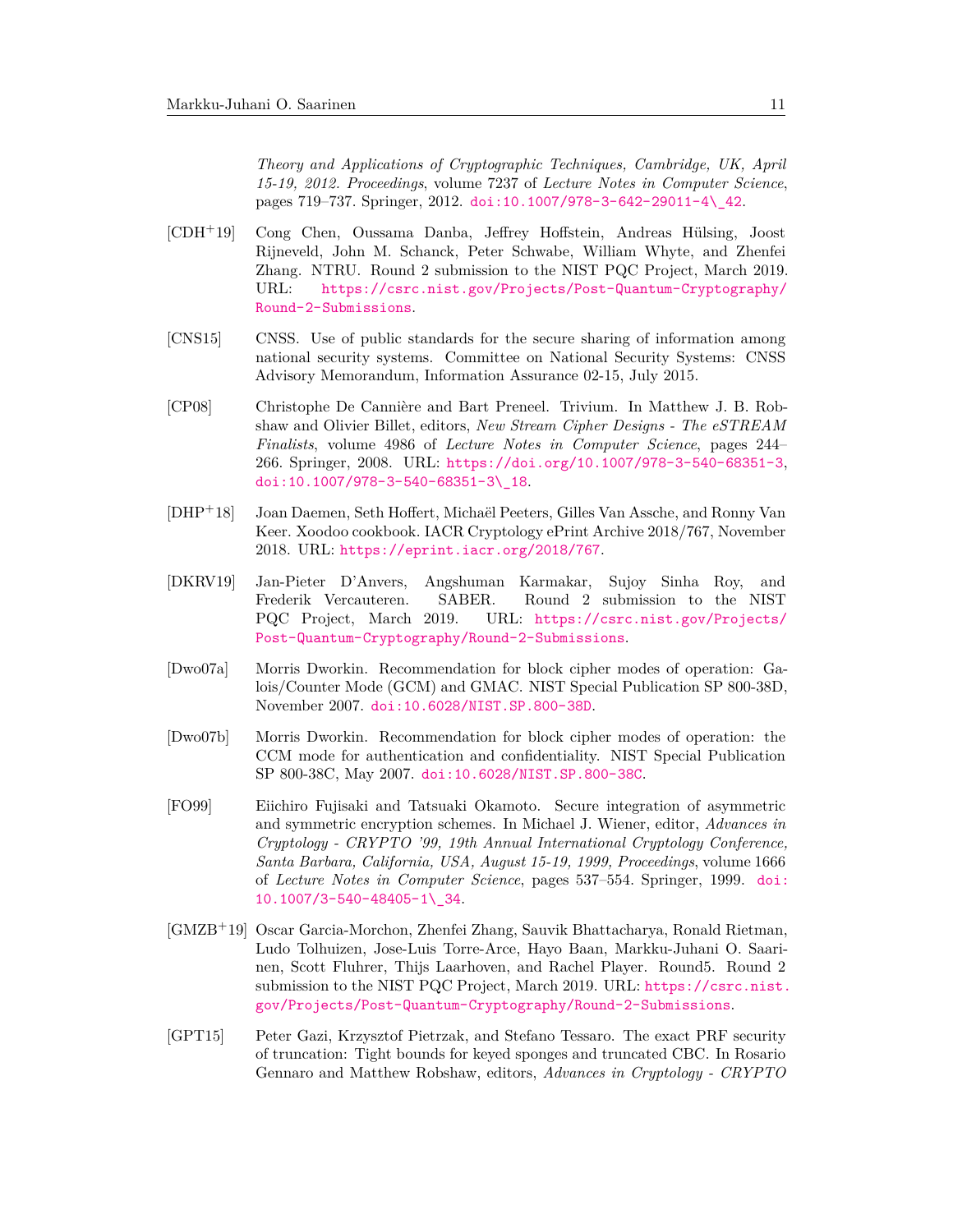*2015 - 35th Annual Cryptology Conference, Santa Barbara, CA, USA, August 16-20, 2015, Proceedings, Part I*, volume 9215 of *Lecture Notes in Computer Science*, pages 368–387. Springer, 2015. [doi:10.1007/978-3-662-47989-6\](http://dx.doi.org/10.1007/978-3-662-47989-6_18) [\\_18](http://dx.doi.org/10.1007/978-3-662-47989-6_18).

- <span id="page-11-6"></span>[Ham17] Mike Hamburg. The STROBE protocol framework. IACR Cryptology ePrint Archive 2017/003, January 2017. URL: <http://eprint.iacr.org/2017/003>.
- <span id="page-11-0"></span>[Ham19] Mike Hamburg. Three Bears. Round 2 submission to the NIST PQC Project, March 2019. URL: [https://csrc.nist.gov/Projects/](https://csrc.nist.gov/Projects/Post-Quantum-Cryptography/Round-2-Submissions) [Post-Quantum-Cryptography/Round-2-Submissions](https://csrc.nist.gov/Projects/Post-Quantum-Cryptography/Round-2-Submissions).
- <span id="page-11-9"></span>[HHK17] Dennis Hofheinz, Kathrin Hövelmanns, and Eike Kiltz. A modular analysis of the fujisaki-okamoto transformation. In Yael Kalai and Leonid Reyzin, editors, *Theory of Cryptography - 15th International Conference, TCC 2017, Baltimore, MD, USA, November 12-15, 2017, Proceedings, Part I*, volume 10677 of *Lecture Notes in Computer Science*, pages 341–371. Springer, 2017. [doi:10.1007/](http://dx.doi.org/10.1007/978-3-319-70500-2_12) [978-3-319-70500-2\\\_12](http://dx.doi.org/10.1007/978-3-319-70500-2_12).
- <span id="page-11-3"></span>[HMOR19] James Howe, Marco Martinoli, Elisabeth Oswald, and Francesco Regazzoni. Optimised lattice-based key encapsulation in hardware. Submitted for publication., May 2019.
- <span id="page-11-2"></span>[HOKG18] James Howe, Tobias Oder, Markus Krausz, and Tim Güneysu. Standard lattice-based key encapsulation on embedded devices. *IACR Trans. Cryptogr. Hardw. Embed. Syst.*, 2018(3):372–393, 2018. [doi:10.13154/tches.v2018.i3.](http://dx.doi.org/10.13154/tches.v2018.i3.372-393) [372-393](http://dx.doi.org/10.13154/tches.v2018.i3.372-393).
- <span id="page-11-5"></span>[JLM14] Philipp Jovanovic, Atul Luykx, and Bart Mennink. Beyond  $2^{c/2}$  security in sponge-based authenticated encryption modes. In Palash Sarkar and Tetsu Iwata, editors, *Advances in Cryptology - ASIACRYPT 2014 - 20th International Conference on the Theory and Application of Cryptology and Information Security, Kaoshiung, Taiwan, R.O.C., December 7-11, 2014. Proceedings, Part I*, volume 8873 of *Lecture Notes in Computer Science*, pages 85–104. Springer, 2014. [doi:10.1007/978-3-662-45611-8\\\_5](http://dx.doi.org/10.1007/978-3-662-45611-8_5).
- <span id="page-11-4"></span>[KBC97] Hugo Krawczyk, Mihir Bellare, and Ran Canetti. HMAC: Keyed-hashing for message authentication. IETF RFC 2104, February 1997. [doi:10.17487/](http://dx.doi.org/10.17487/RFC2104) [RFC2104](http://dx.doi.org/10.17487/RFC2104).
- <span id="page-11-7"></span>[Kha19] Mustafa Khairallah. Forgery attack on SNEIKEN. IACR Cryptology ePrint Archive 2019/408, April 2019. URL: <https://eprint.iacr.org/2019/408>.
- <span id="page-11-1"></span>[KjCP16] John Kelsey, Shu jen Chang, and Ray Perlner. SHA-3 derived functions: cSHAKE, KMAC, TupleHash, and ParallelHash. NIST Special Publication SP 800-185, December 2016. [doi:10.6028/NIST.SP.800-185](http://dx.doi.org/10.6028/NIST.SP.800-185).
- <span id="page-11-8"></span>[KN10] Dmitry Khovratovich and Ivica Nikolic. Rotational cryptanalysis of ARX. In Seokhie Hong and Tetsu Iwata, editors, *Fast Software Encryption, 17th International Workshop, FSE 2010, Seoul, Korea, February 7-10, 2010, Revised Selected Papers*, volume 6147 of *Lecture Notes in Computer Science*, pages 333– 346. Springer, 2010. URL: [https://doi.org/10.1007/978-3-642-13858-4\\_](https://doi.org/10.1007/978-3-642-13858-4_19) [19](https://doi.org/10.1007/978-3-642-13858-4_19), [doi:10.1007/978-3-642-13858-4\\\_19](http://dx.doi.org/10.1007/978-3-642-13858-4_19).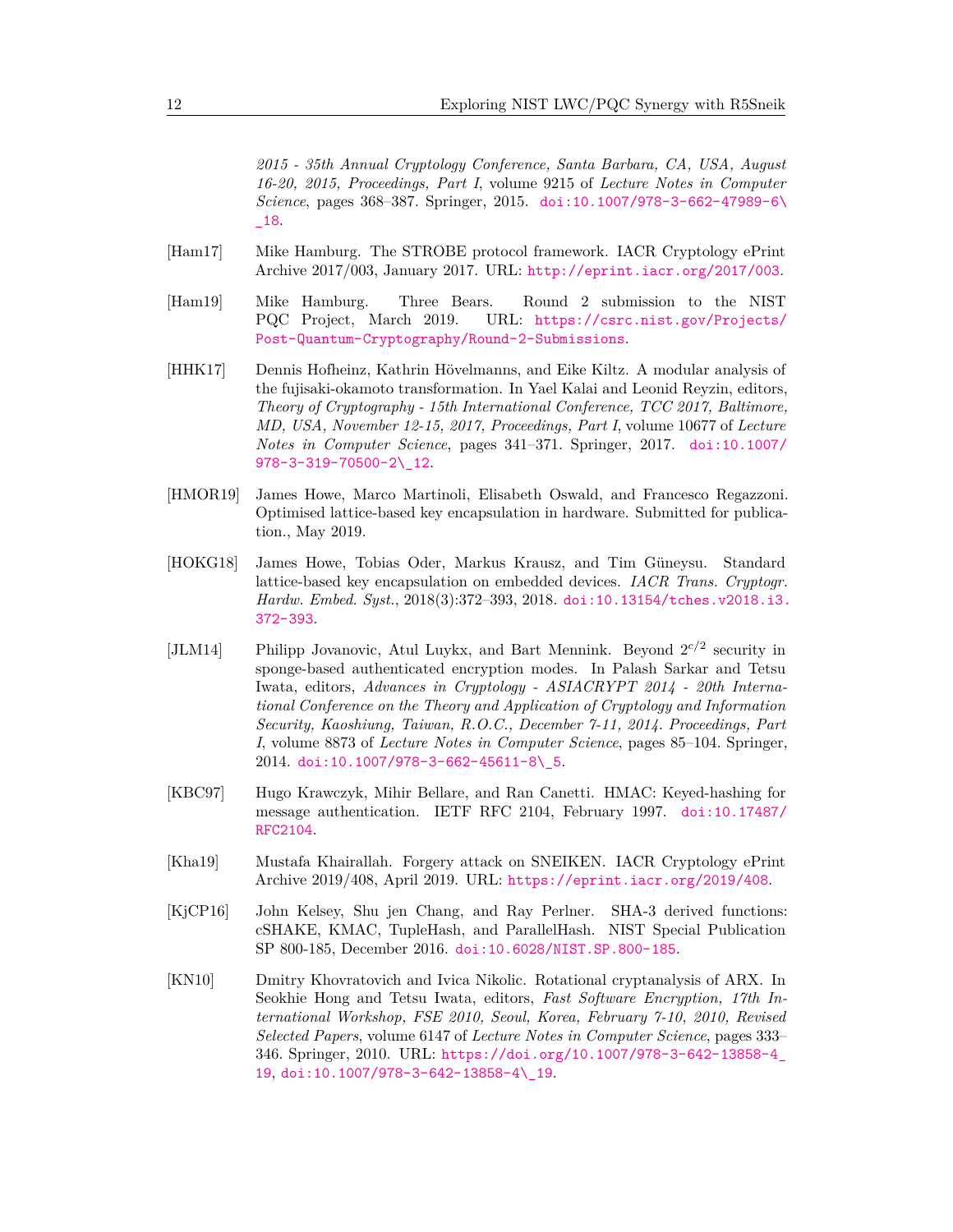- <span id="page-12-11"></span><span id="page-12-10"></span><span id="page-12-9"></span>[KRS18] Matthias J. Kannwischer, Joost Rijneveld, and Peter Schwabe. Faster multiplication in  $\mathbf{Z}_{2^m}[x]$  on Cortex-M4 to speed up NIST PQC candidates. IACR Cryptology ePrint Archive 2008/1018, October 2018. URL: [https://eprint.](https://eprint.iacr.org/2018/1018) [iacr.org/2018/1018](https://eprint.iacr.org/2018/1018).
- <span id="page-12-8"></span>[KRSS19] Matthias J. Kannwischer, Joost Rijneveld, Peter Schwabe, and Ko Stoffelen. PQM4: Post-quantum crypto library for the ARM Cortex-M4. (Accessed May 29, 2019.), 2019. URL: <https://github.com/mupq/pqm4>.
- <span id="page-12-3"></span>[LPR10] Vadim Lyubashevsky, Chris Peikert, and Oded Regev. On ideal lattices and learning with errors over rings. In Henri Gilbert, editor, *Advances in Cryptology - EUROCRYPT 2010, 29th Annual International Conference on the Theory and Applications of Cryptographic Techniques, Monaco / French Riviera, May 30 - June 3, 2010. Proceedings*, volume 6110 of *Lecture Notes in Computer Science*, pages 1–23. Springer, 2010. URL: [https://doi.org/10.1007/](https://doi.org/10.1007/978-3-642-13190-5_1) [978-3-642-13190-5\\_1](https://doi.org/10.1007/978-3-642-13190-5_1), [doi:10.1007/978-3-642-13190-5\\\_1](http://dx.doi.org/10.1007/978-3-642-13190-5_1).
- <span id="page-12-4"></span>[LS15] Adeline Langlois and Damien Stehlé. Worst-case to average-case reductions for module lattices. *Des. Codes Cryptography*, 75(3):565–599, 2015. Preliminary version was published as IACR Cryptology ePrint [https://eprint.iacr.org/](https://eprint.iacr.org/2012/090) [2012/090](https://eprint.iacr.org/2012/090). [doi:10.1007/s10623-014-9938-4](http://dx.doi.org/10.1007/s10623-014-9938-4).
- <span id="page-12-7"></span>[MRV15] Bart Mennink, Reza Reyhanitabar, and Damian Vizár. Security of full-state keyed sponge and duplex: Applications to authenticated encryption. In Tetsu Iwata and Jung Hee Cheon, editors, *Advances in Cryptology - ASIACRYPT 2015 - 21st International Conference on the Theory and Application of Cryptology and Information Security, Auckland, New Zealand, November 29 - December 3, 2015, Proceedings, Part II*, volume 9453 of *Lecture Notes in Computer Science*, pages 465–489. Springer, 2015. [doi:10.1007/978-3-662-48800-3\](http://dx.doi.org/10.1007/978-3-662-48800-3_19) [\\_19](http://dx.doi.org/10.1007/978-3-662-48800-3_19).
- <span id="page-12-6"></span>[NAB+19] Michael Naehrig, Erdem Alkim, Joppe Bos, Leo Ducas, Karen Easterbrook, Brian LaMacchia, Patrick Longa, Ilya Mironov, Valeria Nikolaenko, Christopher Peikert, Ananth Raghunathan, and Douglas Stebila. FrodoKEM. Round 2 submission to the NIST PQC Project, March 2019. URL: [https://csrc.](https://csrc.nist.gov/Projects/Post-Quantum-Cryptography/Round-2-Submissions) [nist.gov/Projects/Post-Quantum-Cryptography/Round-2-Submissions](https://csrc.nist.gov/Projects/Post-Quantum-Cryptography/Round-2-Submissions).
- <span id="page-12-0"></span>[NIS01] NIST. Advanced Encryption Standard (AES). Federal Information Processing Standards Publication FIPS 197, November 2001. [doi:10.6028/NIST.FIPS.](http://dx.doi.org/10.6028/NIST.FIPS.197) [197](http://dx.doi.org/10.6028/NIST.FIPS.197).
- <span id="page-12-1"></span>[NIS12] NIST. Secure Hash Standard (SHS). Federal Information Processing Standards Publication FIPS 180-D, August 2012. [doi:10.6028/NIST.FIPS.180-4](http://dx.doi.org/10.6028/NIST.FIPS.180-4).
- <span id="page-12-2"></span>[NIS15] NIST. SHA-3 standard: Permutation-based hash and extendable-output functions. Federal Information Processing Standards Publication FIPS 202, August 2015. [doi:10.6028/NIST.FIPS.202](http://dx.doi.org/10.6028/NIST.FIPS.202).
- <span id="page-12-5"></span>[PAA<sup>+</sup>19] Thomas Poppelmann, Erdem Alkim, Roberto Avanzi, Joppe Bos, Léo Ducas, Antonio de la Piedra, Peter Schwabe, Douglas Stebila, Martin R. Albrecht, Emmanuela Orsini, Valery Osheter, Kenneth G. Paterson, Guy Peer, and Nigel P. Smart. NewHope. Round 2 submission to the NIST PQC Project, March 2019. URL: [https://csrc.nist.gov/Projects/](https://csrc.nist.gov/Projects/Post-Quantum-Cryptography/Round-2-Submissions) [Post-Quantum-Cryptography/Round-2-Submissions](https://csrc.nist.gov/Projects/Post-Quantum-Cryptography/Round-2-Submissions).